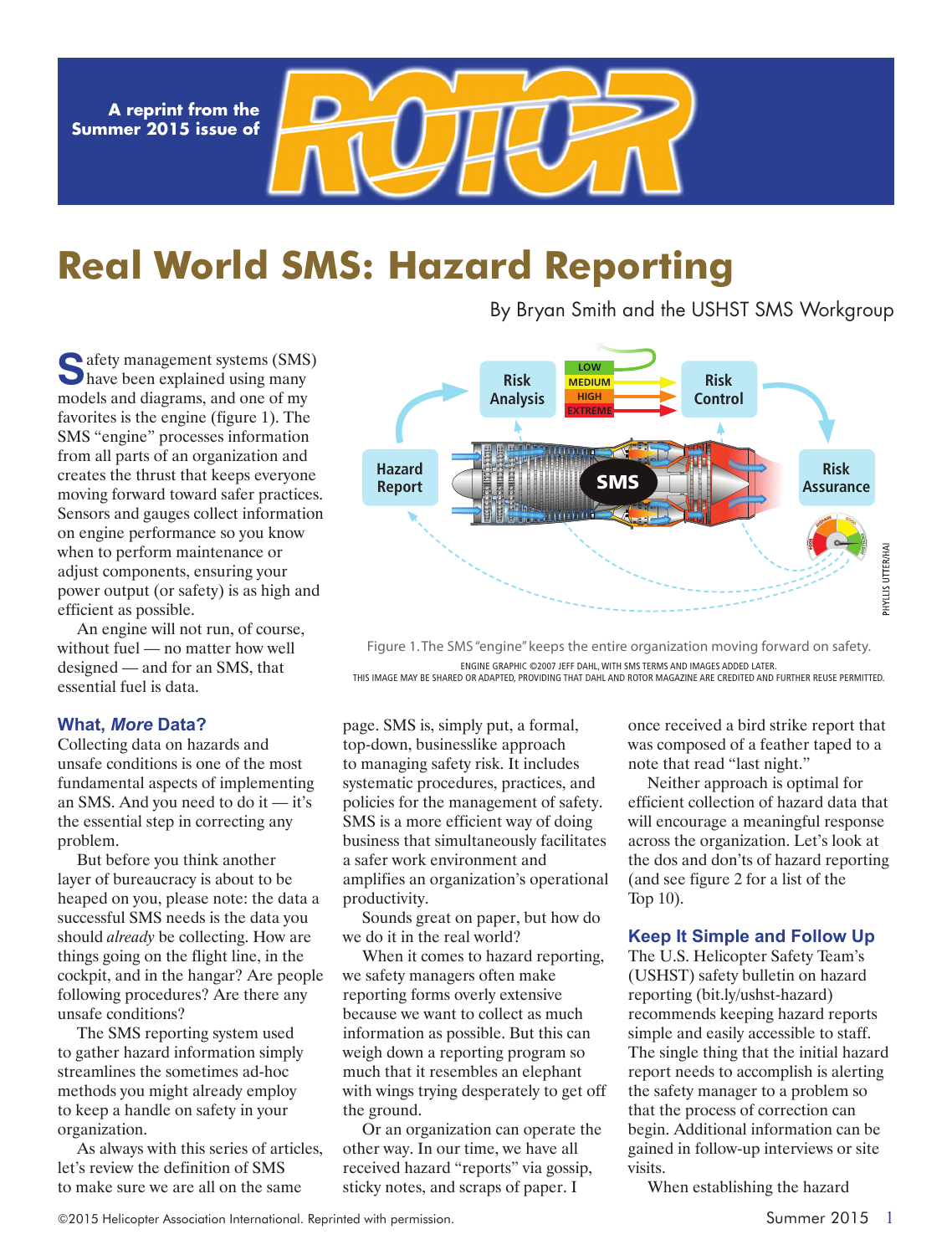reporting system for the Columbus Police Department (CPD) Aviation Unit, Ofc. John Cooper said he followed this philosophy: complexity kills safety management. CPD hazard reports thus consist of a single page and are relatively simple to fill out. An example can be found in the IHST SMS Toolkit, available for free online at bit.ly/SMStoolkit.

Aided by Cooper's KISS (Keep It Simple, Stupid) philosophy, the CPD hazard reporting system produced a large number of reports the first year the SMS was in place, and that number keeps growing. This brings up a point about hazard reporting that seems counterintuitive: a large number of reports is *not* an indication of an operation with many problems, but a sign of a healthy safety culture. Components break, a work area becomes disorganized, people make mistakes: there are always going to be hazards cropping up. An operator who is proud of generating zero hazard reports just isn't listening to staff.

Josh Goldschmidt, chief pilot for the Portland (Ore.) Police

### **Share Your SMS Story**

Does your organization have an SMS story to tell? Lessons learned to share? Tips and tricks to pass on? Please contact us (safety@alea.org) so we can move together toward a safer helicopter industry.

Until then, visit ushst.org for free safety information. And don't forget to download the Iflysafe app. The USHST is a regional partner and the U.S. component of the International Helicopter Safety Team (IHST).

## **The DOs and DON'Ts of Hazard Reporting**



Figure 2. The Top 10 suggestions for building a robust hazard reporting program.

Department, recalls how he helped colleagues get used to filling out hazard reports: "I sat down with the person to help them put their safety concern in the new reporting form, telling them how the reports helped me with the new system." After having been through the process with several employees — providing feedback for everyone to see — Goldschmidt found that hazard reports started showing up on their own.

Goldschmidt's comments highlight another best practice that encourages hazard reporting: let staff know that you use and value their hazard reports. Make it clear that their reports are the crucial first step in the correction process.

Then respond to every report in a timely manner. This is the most important thing you can do to increase use of a reporting system. No one is going to get excited about filing a report that goes nowhere.

### **A Just Culture Is a Must**

USHST SMS Workgroup member Glenn Daley recommends good oldfashioned recognition and rewards for those who complete safety reports that lead to positive change within their organizations. It is the reality of human nature that preaching how

hazard reports will increase safety cannot match the motivation provided by a gift card for a steak dinner or coffee shop. Still, you may have a barrier that even free baked goods cannot overcome: fear of reprisal.

"A very big problem we face is getting people to trust that they won't get in trouble for reporting — either from the employer or the overseeing agency," says USHST SMS Workgroup member Katherine Hilst. "When one employee gets 'bit' by reporting, guaranteed it will take a lot of effort to get folks back on board. For this reason, having a clearly written policy — that the company follows — about how safety reports are handled is important, so people know what they can expect."

A policy protecting those who file hazard reports should be incorporated into the organization's policy manual. It should also be referenced in the accountable executive's safety statement. That statement will be more trusted if it is signed and dated by that executive once a year. More information on safety statements can be obtained from our safety bulletin, "SMS: How to Get Started for the Small Operator," (bit.ly/SMS-smallop) and the SMS Toolkit (bit.ly/SMStoolkit).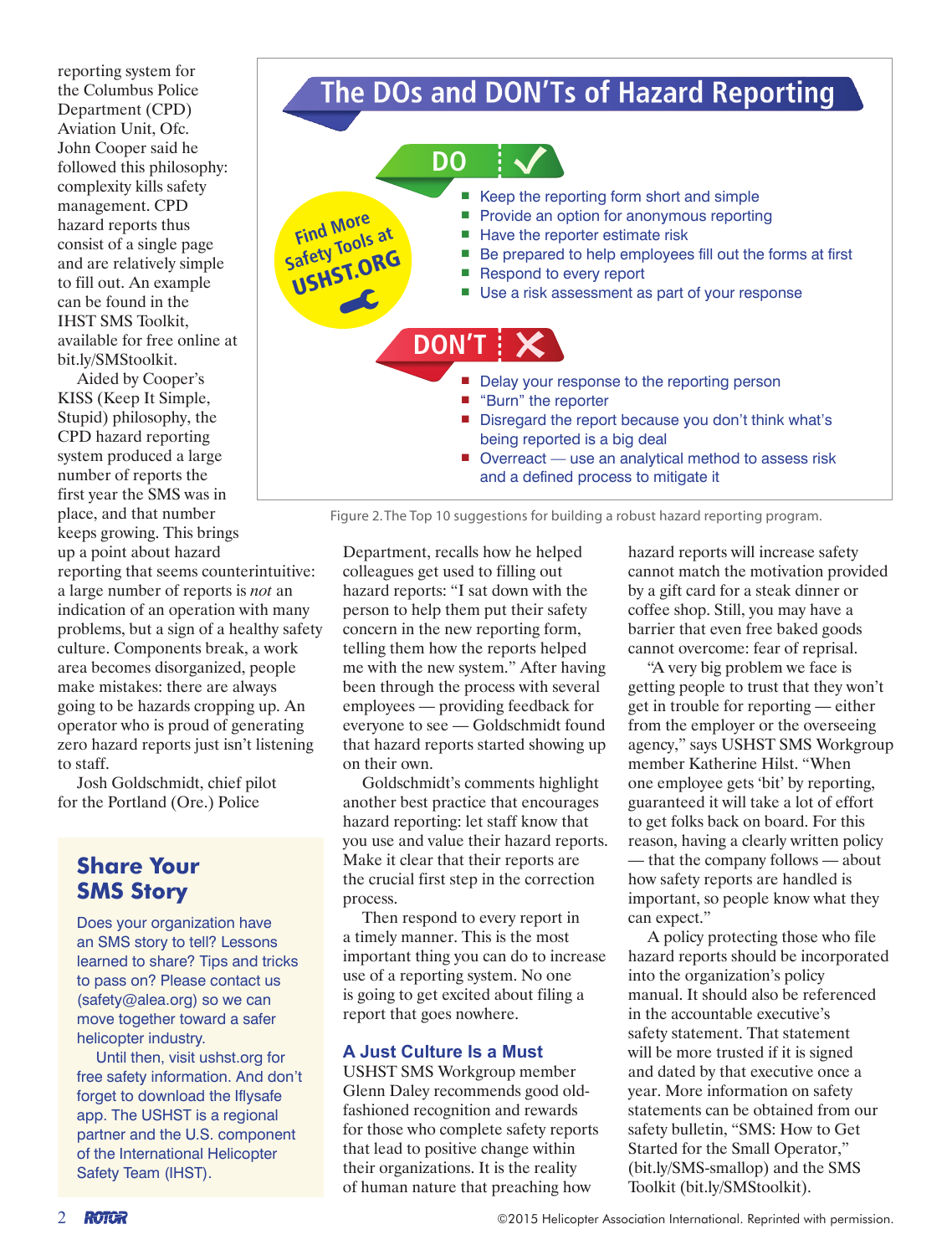Just as hazard reporting is the engine of SMS, a just culture — where employees feel empowered to report hazards with no fear of reprisal but where conforming to standards of acceptable behavior is explicitly reinforced — is what makes your hazard reporting system work. And staff new to a just-culture environment may not understand exactly how hazards, especially ones stemming from human error or unsafe behavior, will be handled in this environment.

A good way to reinforce your operation's just culture is to display where all in the organization can see it a flow chart or other graphic that represents how human errors and violations will be handled. This will help keep everyone on the same page about what to expect, especially when the process has yet to be tested on an actual incident. You can download an example of this type of graphic on p. 59 of the SMS Toolkit (bit.ly/SMStoolkit).

Don't be surprised if it takes a while to build confidence in your organization's just culture. Typically, the philosophy will need to be applied correctly to a couple of incidents before people begin trusting it enough to report hazards. Until that trust is built, you will need an option to report anonymously.

"Having a means of anonymous reporting is important, although in smaller companies that can be pretty difficult," Hilst says. She recommends that the safety manager make efforts to de-identify the reporting person from hazard reports. Exceptions should be made, however, in positive reports that warrant recognition.

### **Other Sources of Hazard Data**

Hazard reports aren't your only source of hazard information. Safety inspections, surveys, flight risk assessments, and audits are other sources of data that can augment individual reports. A periodic safety survey can be extremely effective. But remember, just like with hazard reports, the more complex the survey, the less likely it is to be completed.

Over the years, I have collected fantastic hazard information with a one-page survey that asks four questions:

- What are your three biggest safety concerns?
- What would you suggest we do about them?
- What do you like about our safety program?
- What would you like to see changed?

You can also ask respondents to estimate the risk level of each hazard they list. Include a risk matrix as a reference.

Another, often overlooked, source of valuable hazard information is the flight risk assessment tool (FRAT). In addition to the benefits a FRAT offers an aircrew on a daily basis, the safety manager can use it to track hazard scores over time. For those mandated to have one, the FAA requires keeping FRATs for 90 days, but we recommend keeping the scores for at least one year, or preferably longer for trending purposes. By simply charting those scores on a graph, you will see which elements consistently pose the highest risk to your organization (see figure 3).

This data will not only help guide your safety efforts, but it can also be used to illustrate and justify budget requests. One large state agency used FRAT scores to prove to their parent organization that fatigue from staffing issues was the highest risk facing the unit.

They had had been making this argument for years. Only after showing the risk quantified and depicted on a simple bar graph did the agency finally get the personnel changes needed to lower their risk. Another agency used FRAT scores to get funding approval for instrument training.

Consider including a blank item in the list of hazards in your FRAT. The crew then can list a hazard that was not previously included in the FRAT and give it a risk score. This turns your FRAT into a mini-hazard report form.

### **Flying Solo?**

What if you do not fly with a group of people? Perhaps you are a private operator or run a commercial flight or maintenance operation yourself. How



**Bob's Helicopters FRAT Score Tracking**